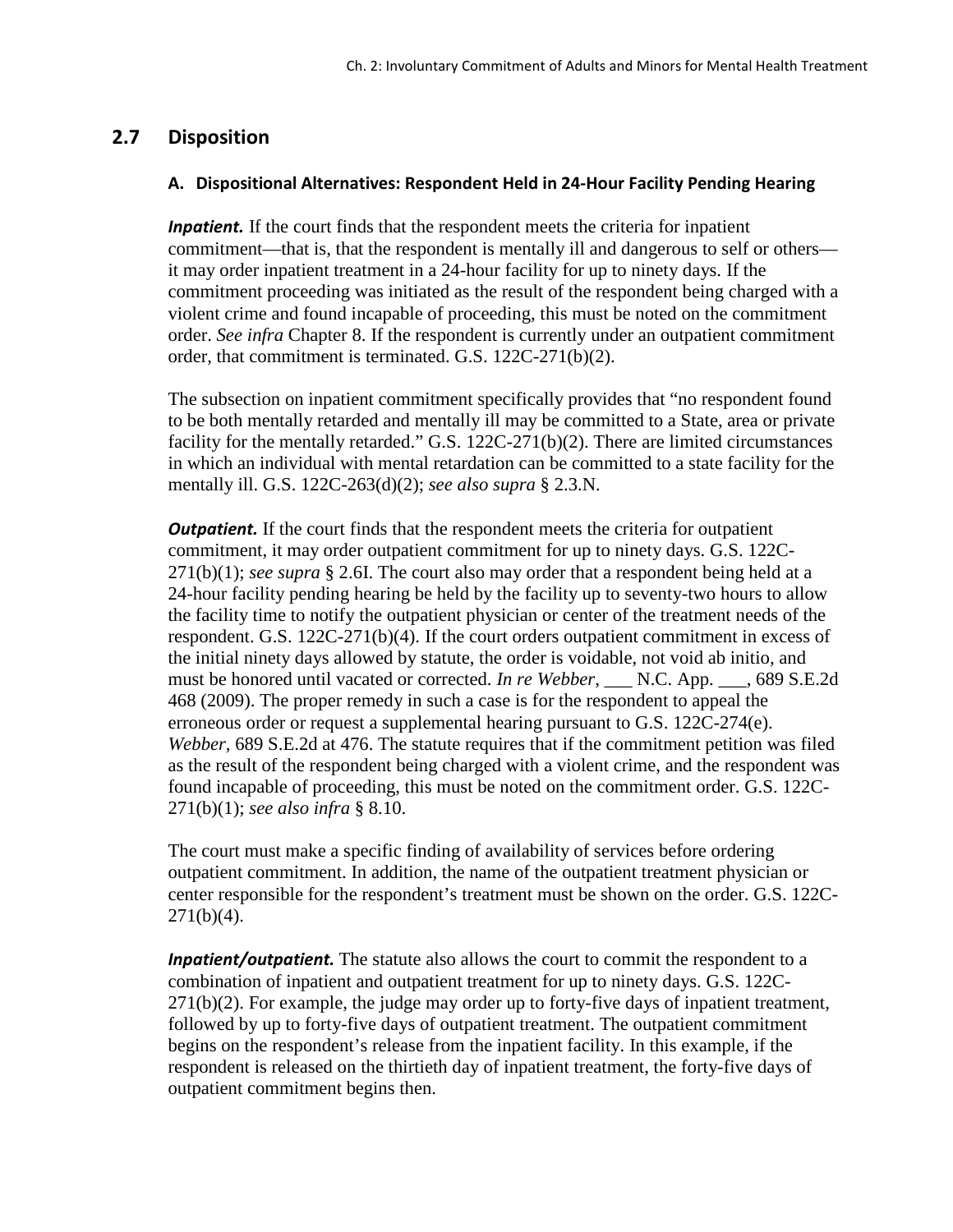The court may feel more comfortable with an earlier release from a facility if an outpatient commitment is ordered. Although a contesting client may object to *any* commitment, counsel may suggest to the client proposing to the court a lesser amount of recommended inpatient time followed by an outpatient commitment, or simply an outpatient commitment.

As with an inpatient order alone, the court must note on the order whether the commitment proceedings were initiated as a result of the respondent being charged with a violent crime. Likewise, any inpatient period of commitment terminates a prior outpatient commitment. G.S. 122C-271(b)(2).

**Discharge.** If the court does not find that the criteria for either inpatient or outpatient criteria are met, the respondent must be discharged. G.S. 122C-271(b)(3).

## **B. Dispositional Alternatives: Outpatient Recommendation, Respondent Released Pending Hearing**

There are only two possible dispositional alternatives when the affiant physician or eligible psychologist has recommended outpatient commitment and the respondent has been released pending hearing. The court may order an outpatient commitment of up to 90 days if the criteria for outpatient commitment are found by clear, cogent, and convincing evidence. G.S. 122C-271(a)(1). If the court does not find that the outpatient criteria are met, the respondent must be discharged. G.S. 122C-271(a)(2).

### **C. Order**

*Inpatient*. The court must find by clear, cogent, and convincing evidence that the respondent is mentally ill and dangerous to self or others. The underlying facts supporting these findings must be set out in the order. G.S. 122C-268(j); *see infra* Appendix A, Form AOC-SP-203. The trial court's duty to record facts in support of its findings is "mandatory," and failure to do so requires reversal of the order without regard to the evidence elicited at hearing. *In re Booker*, 193 N.C. App. 433 (2008).

**Outpatient.** The court must find by clear, cogent, and convincing evidence that the criteria for outpatient commitment are present. G.S. 122C-271(b)(1). The court also must make findings of fact regarding the availability of outpatient treatment and show on the order the name of the supervising outpatient physician or center. If the respondent was held in a 24-hour facility pending the hearing, the court may order that the respondent be held by the facility for up to seventy-two hours to notify the outpatient treatment provider of the respondent's treatment needs. G.S. 122C-271(b)(4). The form used for an inpatient commitment, AOC-SP-203, is also used for an outpatient commitment. *See infra*  Appendix A.

### **D. Duties of Physician for Follow-Up on Inpatient Commitment Order**

*General duties.* There is only a brief statutory paragraph regarding duties for follow-up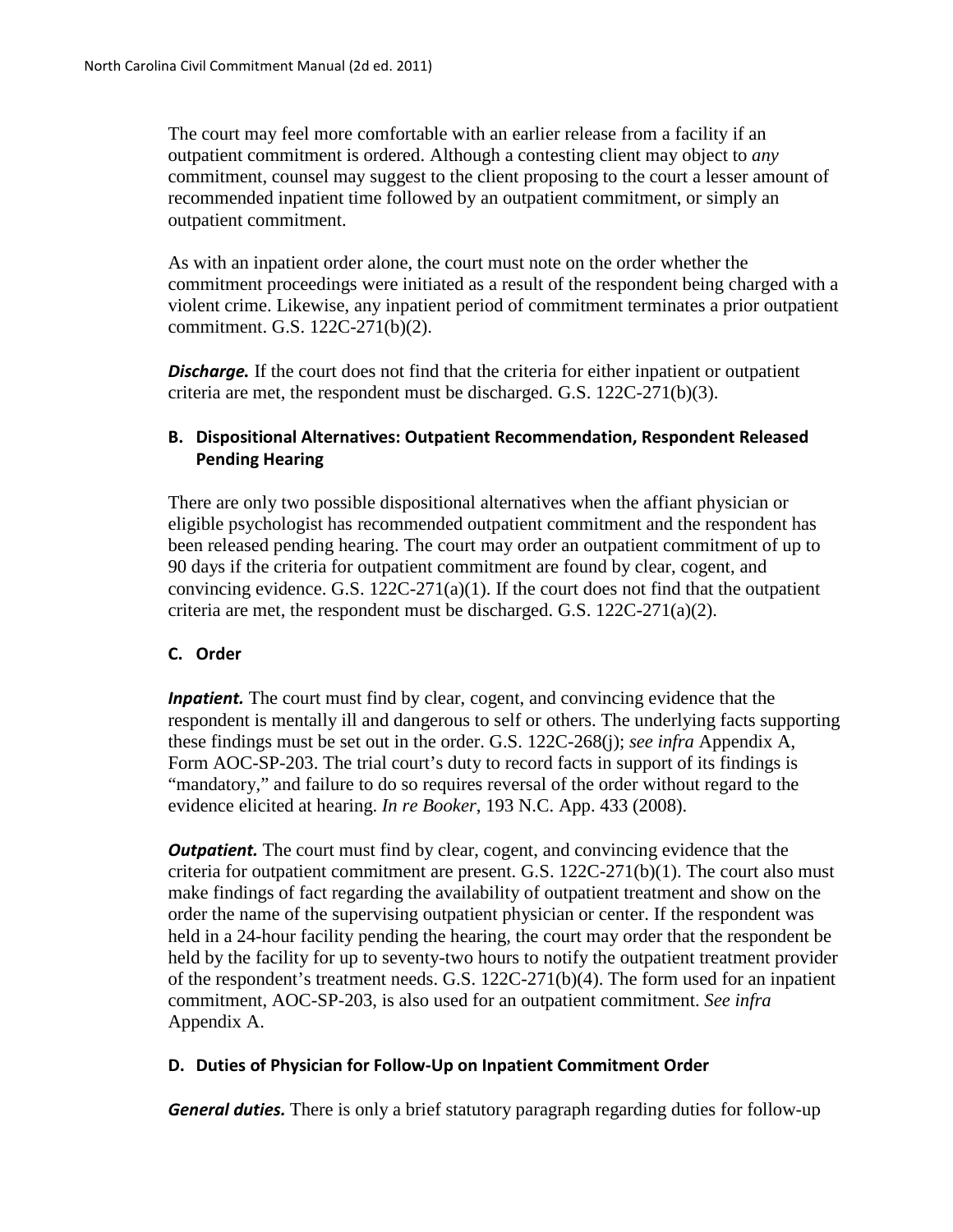on an inpatient commitment order. The statute directs that the attending physician "may administer to the respondent reasonable and appropriate medication and treatment that are consistent with accepted medical standards." G.S. 122C-273(d).

*Release and conditional release.* Subject to exceptions concerning patients involved with the criminal justice system, the attending physician must discharge any respondent held pursuant to an inpatient commitment order upon determination that the criteria for inpatient treatment are no longer met. If the criteria for outpatient treatment are met, the attending physician may file a request with the clerk for a supplemental hearing on the issue of outpatient commitment. G.S. 122C-277(a).

The attending physician also may conditionally release a respondent for up to thirty days on "medically appropriate conditions." G.S. 122C-277(a). Conditional release is used for patients who have improved but still meet the commitment criteria. Often called a "trial visit," a conditional release affords the respondent an opportunity to demonstrate the ability to function safely in the community while still under the commitment order. The use of a trial visit has decreased recently because of concerns about hospital and physician liability for a respondent's acts while out of the facility.

Conditions imposed on the release may include taking medicine as prescribed, attending outpatient appointments, and abstaining from dangerous behaviors. The conditional release can range from a visit of a few hours outside the hospital with family or friends, to an overnight or weekend visit home, to the full thirty-day period of conditional release to home. Successful completion of a trial visit should result in unconditional discharge.

If a conditionally released respondent violates the specified conditions, the attending physician may request a law enforcement officer to take the respondent into custody for return to the facility. G.S. 122C-277(a); *see infra* Appendix A, Forms DMH 5-82-02 and DMH 5-83-01.

Notice of discharge or conditional release is to be provided to both the clerk of court in the county where the petition for commitment was originally filed and in the county where the facility is located. G.S. 122C-277(a).

### **E. Duties of Physician or Center for Follow-Up on Outpatient Commitment Order**

*Medication and treatment.* An outpatient physician may prescribe or administer or an outpatient center may administer "reasonable and appropriate medication and treatment that are consistent with accepted medical standards." G.S. 122C-273(a). Note, however, the respondent may not be physically forced to take medication or be forcibly detained for treatment except in the case of immediate danger to self or others. Forced treatment or detention may only be undertaken in conjunction with the initiation of inpatient commitment proceedings. G.S. 122C-273(a)(3). There is also a mandate for LMEs that no individual may be refused services because of an inability to pay. G.S. 122C-146(a).

*Failure to comply or clearly refuses to comply.* The treating outpatient physician or